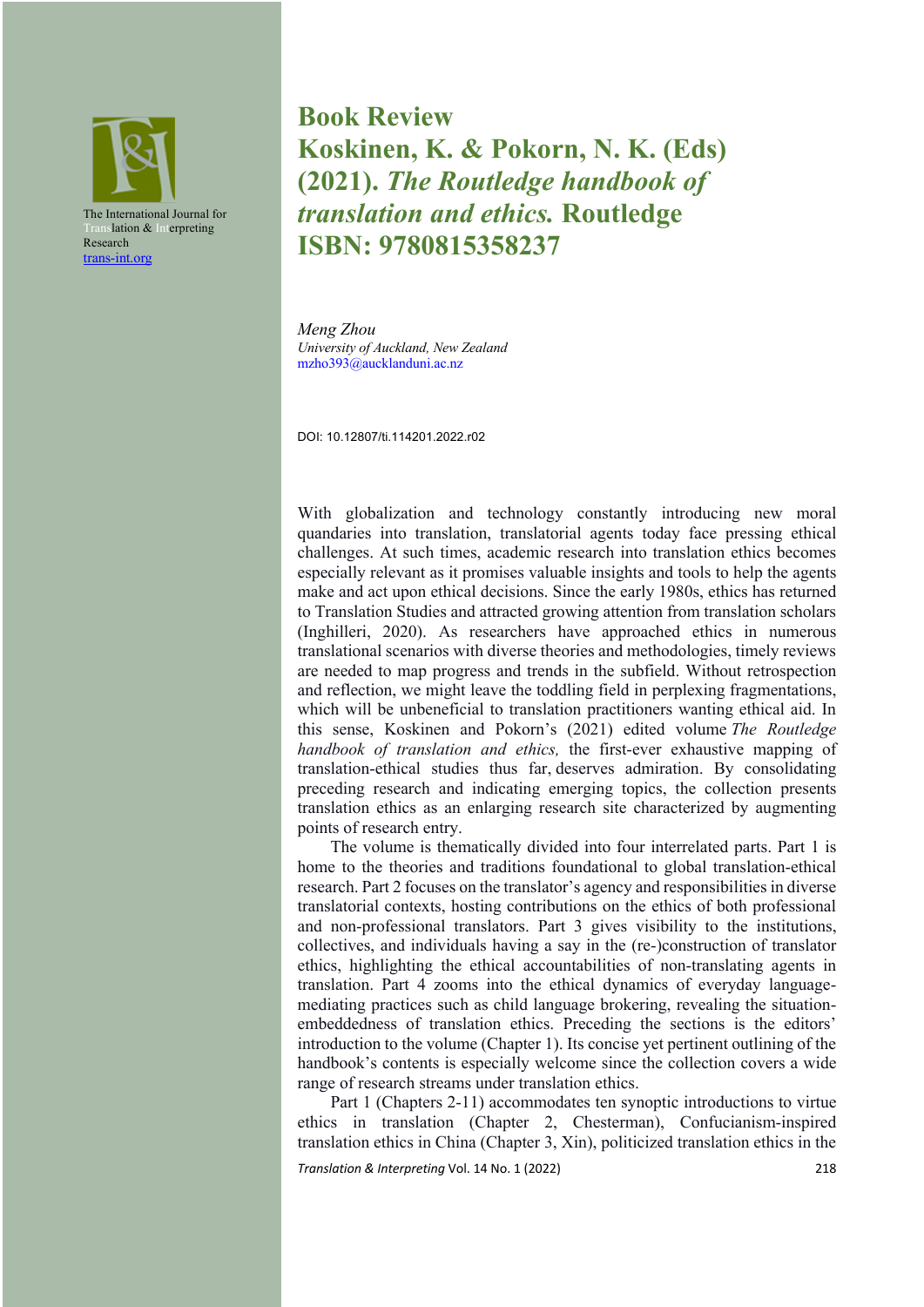former Soviet Union and East Germany (Chapter 4, Baer & Schäffner), ethical ingredients in functionalist translation theories (Chapter 5, Hebenstreit), translation-ethical proposals of Antoine Berman and Henri Meschonnic (Chapter 6, Massardier-Kenney), Paul Ricoeur's "linguistic hospitality" and Jacques Derrida's untranslatability (Chapter 7, Pokorn & Koskinen), postcolonial translation ethics (Chapter 8, Robinson), feminist translation ethics (Chapter 9, Ergun), Venuti's ethics of minoritizing difference (Chapter 10, Laaksonen & Koskinen), and the neo-classical translator ethics featuring reciprocal cooperation (Chapter 11, Pym). The contributions concertedly weave the theoretical underpinning of translation-ethical research, which has had lasting influences on dialogues on translation ethics. It is worth highlighting that the editors have intentionally included two articles communicating non-Western translation-ethical theories (i.e., Xin; Baer & Schäffner) in this section. The theories reduce Western bias in translation-ethical theorization, meanwhile reminding readers of the spatial-temporal particularities of translation ethics.

In Part 2 (Chapters 12-19), eight chapters address the translator's ethics in various translatorial contexts. With the first six chapters dedicated to professional translator ethics (Chapter 12, Lambert) and the ethics of literary translators (Chapter 13, Alvstad), conference interpreters (Chapter 14, Ren & Yin), public service interpreters (Chapter 15, Pöllabauer & Topolovec), volunteer translators and interpreters (Chapter 16, Basalamah), and activist translators and interpreters (Chapter 17, Boéri & Luchner), this section in the first place demonstrates the context contingency of translator ethics. The last two chapters concentrate on technology-induced translation-ethical issues (Chapter 18, Bowker) and translation's responsibility towards the planetary ecology (Chapter 19, Cronin). Both chapters represent emerging scholarly contemplations on how new technologies, while enabling faster and cheaper translation, have created ethical challenges for the translator concerning human flourishing and environmental sustainability. Among the contributions, Cronin's cross-disciplinary proposal on post-humanist translation ethics (also Cronin, 2016, 2017, 2019) is particularly intriguing. By situating translation at the center of the "tradosphere" (Cronin, 2017, p. 90) and highlighting its impacts on both living and nonliving organisms, Cronin makes translation ethics an "ecological concern" affecting human survival in the Anthropocene. Such conceptualization offers a new way of imagining translation ethics and speaks of the concept's expansiveness.

Part 3 (Chapters 20-24) temporarily moves the discussion away from the translator to the institutions, organizations, and individuals co-constructing the translation culture (Prunč, 2012). Some of them wield direct influences on the discursive (re-)construction of translator ethics, including translator codes of ethics (Chapter 20, Baixauli-Olmos), translation industry-based agents (Chapter 21, Moorkens & Rocchi), and translator training institutions and trainers (Chapter 22, Floros; Chapter 23, Aguilar & Dizdar); Some indirectly, such as translation and interpreting researchers (Chapter 24, Mellinger & Baer). In both cases, the stakeholders'<sup>1</sup> interplaying agentic voices in (re-)constructing translator ethics make them ethically accountable (Greenall, 2019). In this sense, contributions here jointly advance the emerging trend where nontranslating translatorial agents' ethical accountabilities are acknowledged and discussed (previous studies typically included Tiselius (2019) and Valdeón

<sup>1</sup> In the case of translator codes of ethics (Baixauli-Olmos), "stakeholder" refers to agents responsible for formulating the codes such as professional translation associations.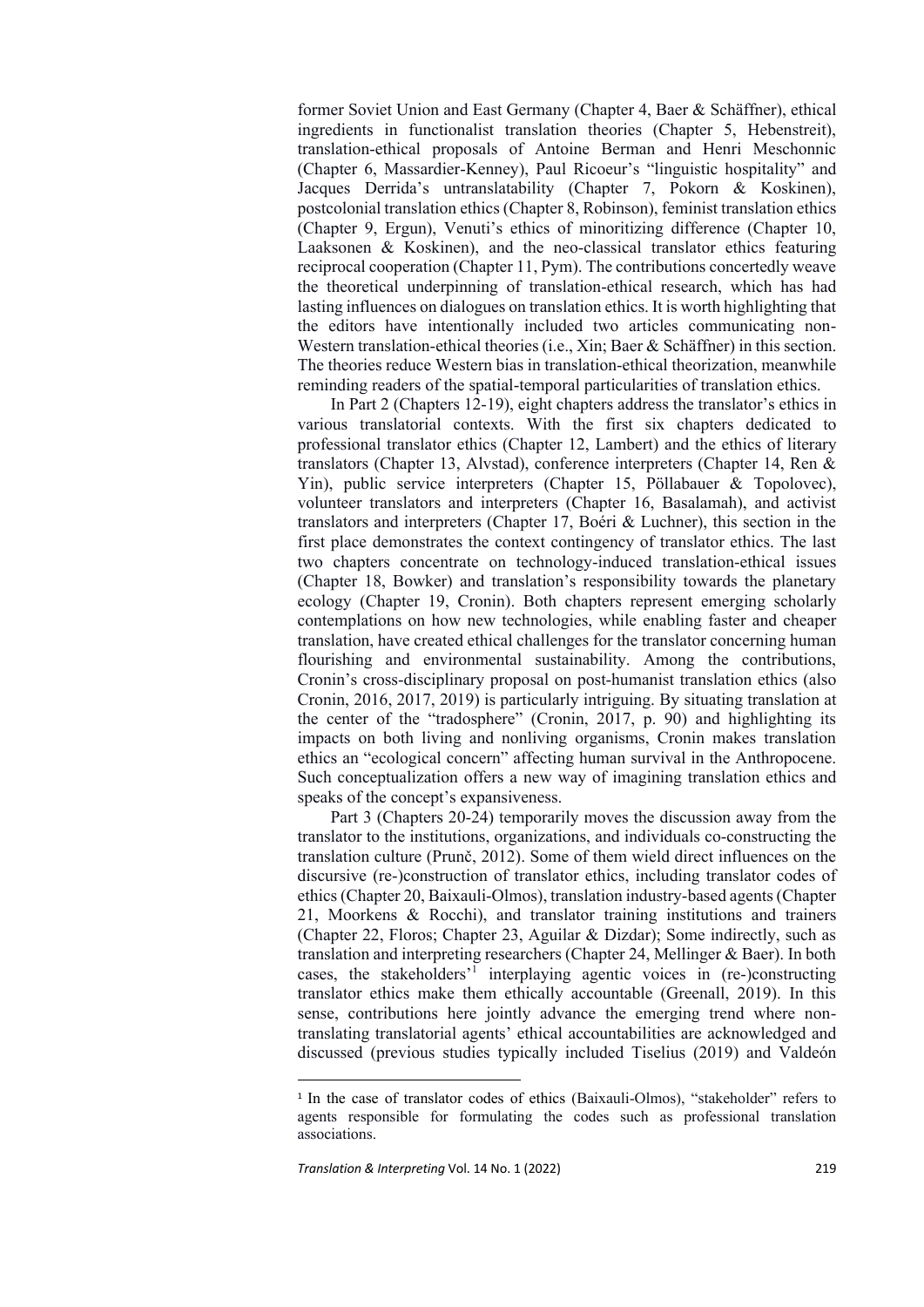(2019)). Translation ethics relating to both translating and non-translating agents is indeed a recurrent theme in this volume. For example, Prunč's construct of "translation culture" (Chapter 5, Hebenstreit), with its proposal for reciprocal loyalty between translational stakeholders, underlines that nontranslating agents also bear ethical responsibilities. It is a pity, albeit a minor one, that the editors have not accentuated enough this common thread running through this section in the opening introduction. Otherwise, Part 3 could make a more pronounced example of the discerning plural-agency approach to translation ethics.

Part 4 (Chapters 25-31), the final section of this volume, surveys ethics in both longstanding and emerging language mediation activities. It contains contributions on ethical matters in child language brokering (Chapter 25, Angelelli), conflict and crisis translation and interpreting (Chapter 26, Tryuk), linguistic first aid (Chapter 28, Probirskaja), translation of sacred texts (Chapter 29, Israel), industrialized literary translation (Chapter 30, Paloposki & Pokorn), and translation for media accessibility (Chapter 31, Hirvonen & Kinnunen). Besides, there is a chapter on ethical stress in translation (Chapter 27, Hubscher-Davidson), which is universal across contexts. The included articles reveal how translation ethics plays out as moral challenges inherent to daily translational encounters. Many of the topics addressed here resonate with those discussed in the previous chapters. For instance, the ethical discussion on linguistic first aid (Chapter 28, Probirskaja) inevitably relates to that on volunteer interpreting (Chapter 16, Basalamah) since most of those providing translation assistance in communication emergencies are bi/multilingual volunteers.

Perhaps absent from the handbook are chapters on methodologies used for researching translation ethics. Before and at the turn of the new millennium, metaethical theories dominated translation-ethical studies. During the last two decades, however, while metaethical theorization has continued in the subfield (e.g., Baker, 2006), growing studies (e.g., Inghilleri, 2013) have resorted to empirical description of the translator's moral praxis *in situ* to gain practically relevant perspectives. As a result, various empirical methods have been harnessed in translation-ethical research. Dedicating chapters to the methods applied in translation-ethical inquiries in this volume will help readers appreciate the methodological development in the area and give scholars planning to investigate translation ethics useful hints.

As noted at the beginning of this review, *The Routledge handbook of translation and ethics* is a timely endeavor to retrospect and look forward on robustly growing translation-ethical studies. Koskinen and Pokorn are deft enough to bring together contributions approaching translation ethics from diverse perspectives, which promise to inform translation students and scholars alike. Despite its minor shortcomings, the handbook is sufficiently comprehensive and well-structured to guide readers through the decades-long discussions on translation ethics and become an excellent companion for translation researchers.

## **References**

Baker, M. (2006). *Translation and conflict: A narrative account*. Routledge.

- Cronin, M. (2016). A new ecology for translation? Collaboration and resilience. In A. Cordingley & C. F. Manning (Eds.), *Collaborative translation: From the Renaissance to the digital age* (pp. 233-246). Bloomsbury Academic.
- Cronin, M. (2017). *Eco-translation: Translation and ecology in the age of the Anthropocene*. Routledge.

*Translation & Interpreting* Vol. 14 No. 1 (2022)